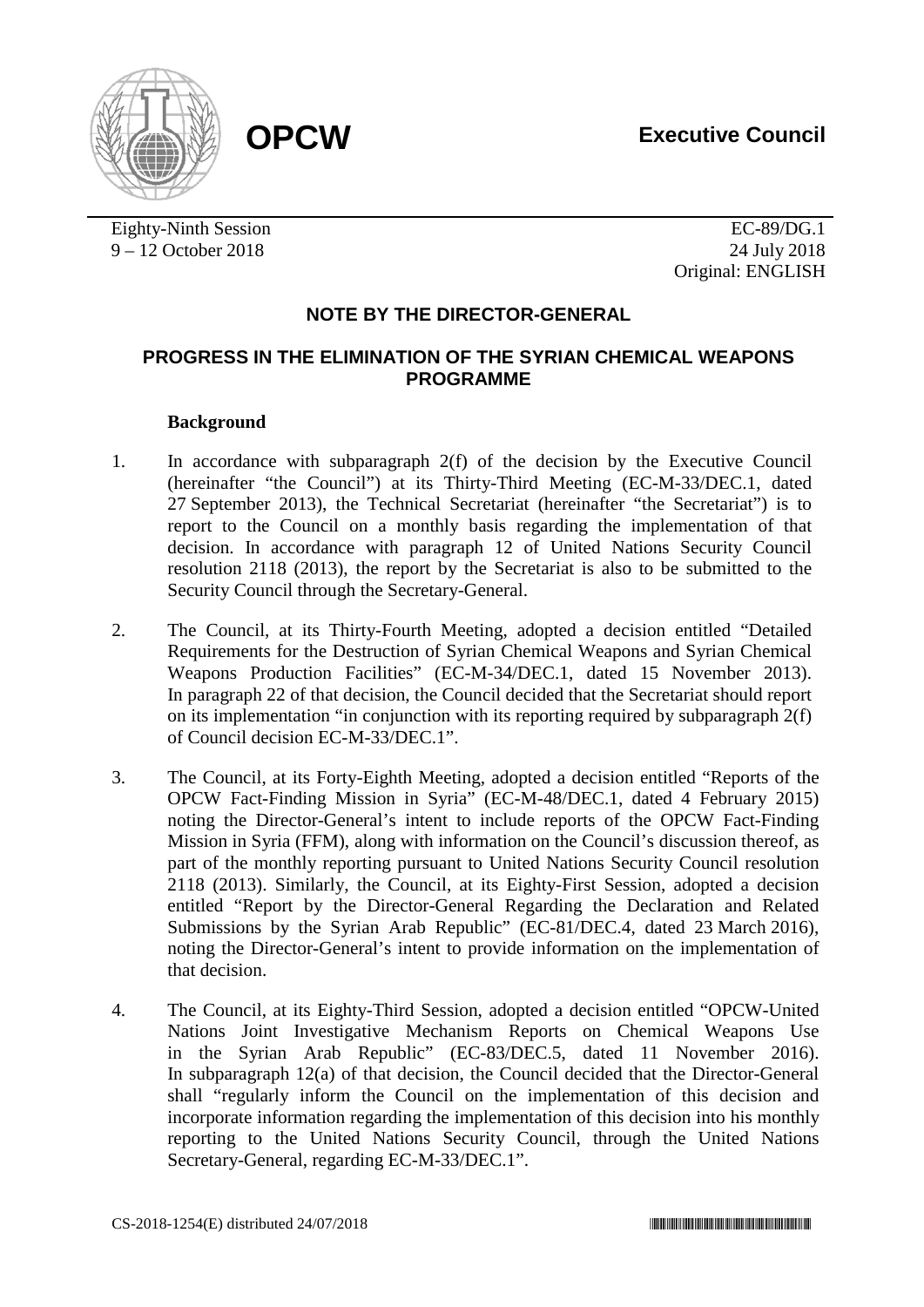5. This, the fifty-eighth monthly report, is therefore submitted in accordance with the aforementioned Council decisions and includes information relevant to the period from 23June 2018 to 23 July 2018.

#### **Progress achieved by the Syrian Arab Republic in meeting the requirements of Executive Council decisions EC-M-33/DEC.1 and EC-M-34/DEC.1**

- 6. Progress by the Syrian Arab Republic is as follows:
	- (a) The Secretariat has verified the destruction of all 27 chemical weapons production facilities (CWPFs) declared by the Syrian Arab Republic. Destruction of the final two CWPFs took place on 7 June and 23 June respectively. On 12 July, the Secretariat conducted inspections at both sites and verified that all declared buildings had been razed to ground level and all debris removed.
	- (b) On 17 July 2018, the Syrian Arab Republic submitted to the Council its fifty-sixth monthly report (EC-89/P/NAT.1, dated 18 July 2018) regarding activities on its territory related to the destruction of its CWPFs, as required by paragraph 19 of EC-M-34/DEC.1.

#### **Progress in the elimination of Syrian chemical weapons by States Parties hosting destruction activities**

7. As stated in previous reports, all of the chemicals declared by the Syrian Arab Republic that were removed from its territory in 2014 have now been destroyed.

## **Activities carried out by the Secretariat with respect to Executive Council decisions EC-81/DEC.4 and EC-83/DEC.5**

- 8. During the reporting period, the Declaration Assessment Team (DAT) continued its efforts to clarify all outstanding issues regarding the initial declaration of the Syrian Arab Republic in accordance with paragraph 3 of Council decision EC-81/DEC.4 and paragraph 6 of Council decision EC-83/DEC.5.
- 9. In a letter to the Deputy Foreign Minister of the Syrian Arab Republic, Dr Faisal Mekdad, dated 10 April 2018, the Director-General reiterated that unanswered questions remain regarding Syria's chemical weapons declaration and require a response. An updated, non-exhaustive list of questions was attached to the Director-General's letter. On 10 July, the Secretariat received a note verbale from the Syrian Arab Republic with responses to the questions attached to the Director-General's letter that pertain to the chemical weapons-related activities conducted at the Scientific Studies and Research Centre (SSRC). The note verbale has been translated and is currently being analysed by the DAT.
- 10. To update States Parties on the recent work of the DAT, the Director-General issued a Note entitled "Report on the Work of the Declaration Assessment Team" (EC-88/HP/DG.2, dated 28 June 2018). The report concluded that, while the Syrian Arab Republic has remained engaged with the Secretariat in efforts to clarify outstanding issues, the nature and substance of the information that has been provided to the Secretariat do not enable it to resolve all identified gaps, inconsistencies, or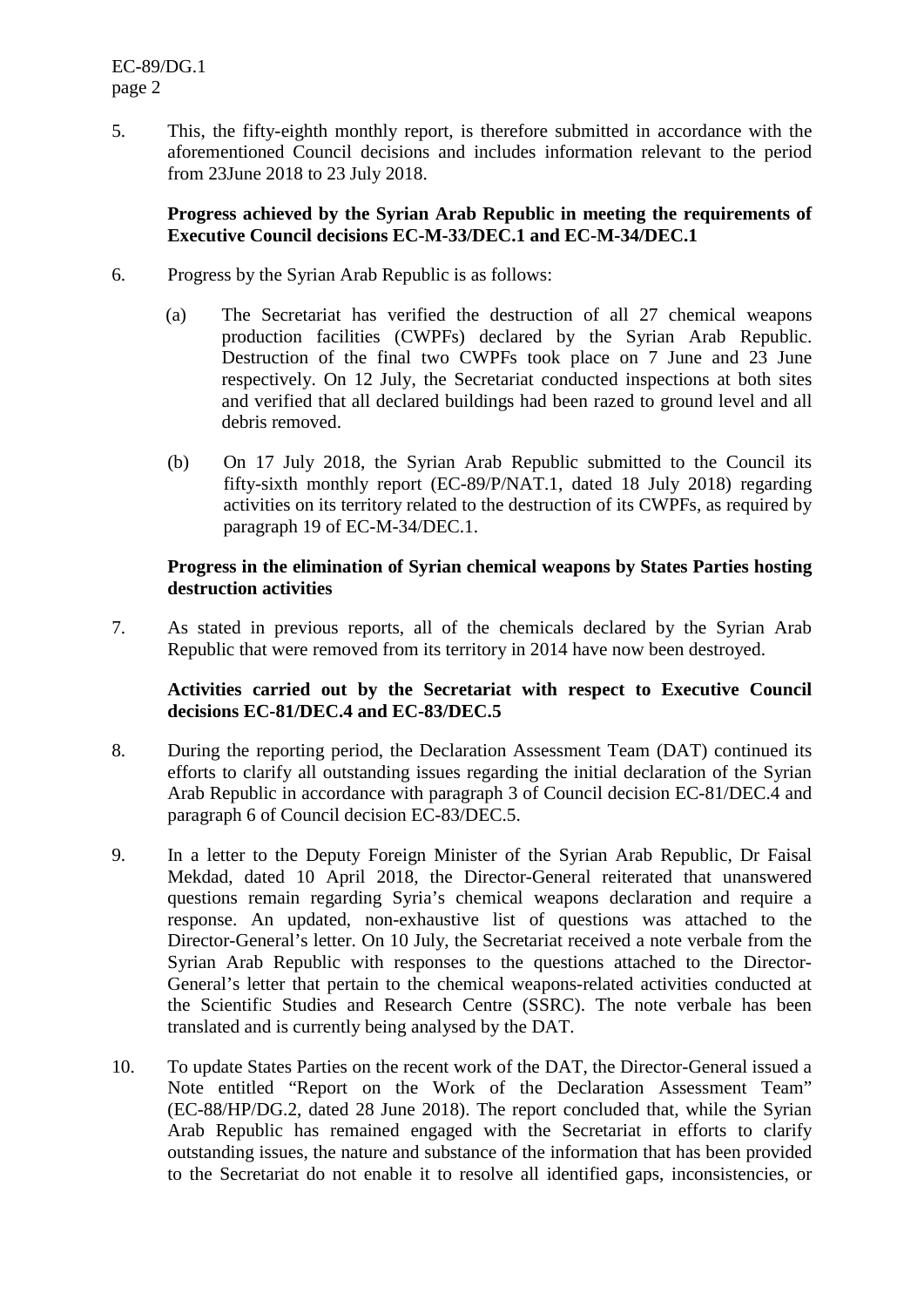discrepancies in the declaration of the Syrian Arab Republic. The report further concludes that there has been an increase in the number of issues with the Syrian Arab Republic's declaration since the DAT began its work, and that the Secretariat therefore remains unable to state that the Syrian Arab Republic has submitted a declaration that can be considered accurate and complete in accordance with the Chemical Weapons Convention (hereinafter "the Convention") and Council decision EC-M-33/DEC.1.

- 11. As noted by the Director-General in his report "Status of Implementation of Executive Council Decision EC-83/DEC.5 (dated 11 November 2016)" (EC-88/DG.13, dated 14 June 2018), the Secretariat has begun planning the inspections at the sites identified by the OPCW-United Nations Joint Investigative Mechanism in its third and fourth reports, in accordance with paragraph 10 of Council decision EC-83/DEC.5. The Secretariat also continues to monitor the security situation through the United Nations Department of Safety and Security to identify permissive security conditions for those inspections.
- 12. With regard to paragraph 11 of Council decision EC-83/DEC.5, the Director-General in the aforementioned report provided information on the status of the Secretariat's two rounds of inspections that were conducted at each of the Barzah and Jamrayah facilities of the SSRC in 2017 and, also as previously reported, noted that the results of the analysis of samples taken during those inspections did not indicate the presence of scheduled chemicals, and that the inspection teams did not observe any activities inconsistent with obligations under the Convention. The Director-General also noted that, as each of these facilities are to be inspected twice per year in accordance with paragraph 11 of EC-83/DEC.5, two rounds of inspections are due in 2018.

## **Other activities carried out by the Secretariat with respect to the Syrian Arab Republic**

- 13. The United Nations Office for Project Services continues to provide support to the OPCW mission in the Syrian Arab Republic in accordance with the Tripartite Agreement.
- 14. As at the cut-off date of this report, one OPCW staff member was deployed as part of the OPCW mission in the Syrian Arab Republic.

#### **Supplementary resources**

15. As previously reported, the Trust Fund for Syria Missions was established in November 2015 to support the OPCW FFM and other remaining activities, such as those of the DAT. As at the cut-off date of this report, total contributions to this fund stood at EUR 17.1 million. Contribution agreements had been concluded with Canada, Chile, Finland, France, Germany, Monaco, New Zealand, the Republic of Korea, Sweden, Switzerland, the United Kingdom of Great Britain and Northern Ireland, the United States of America, and the European Union.

## **Activities carried out with respect to the OPCW Fact-Finding Mission in Syria**

16. Guided by Council decisions EC-M-48/DEC.1 and EC-M-50/DEC.1 (dated 23 November 2015), as well as by United Nations Security Council resolution 2209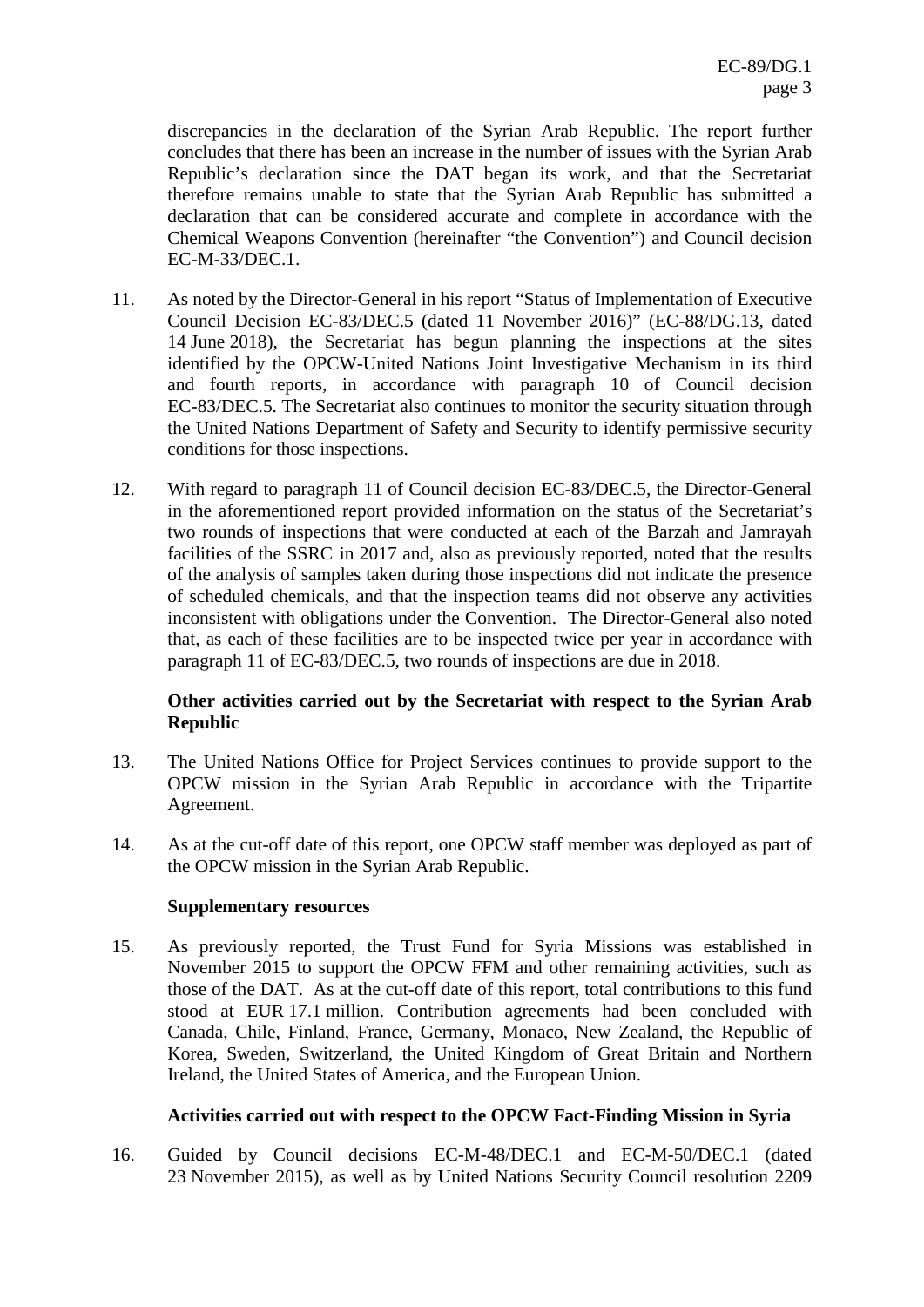(2015), the FFM continues to study all available information relating to the allegations of use of chemical weapons in the Syrian Arab Republic.

- 17. On 2 July, the Secretariat issued a Note entitled "Report of the OPCW Fact-Finding Mission in Syria Regarding the Incidents in Al-Hamadaniyah on 30 October 2016 and in Karm Al-Tarrab on 13 November 2016" (S/1642/2018, dated 2 July 2018). This report concluded that, on the basis of the information received and analysed, the prevailing narrative of the interviews, and the results of the laboratory analyses, the FFM cannot confidently determine whether or not a specific chemical was used as a weapon in the incidents that took place in the neighbourhood of Al-Hamadaniyah on 30 October 2016 and in the area of Karm al-Tarrab on 13 November 2016. The report further expressed that the FFM is of the view that the persons affected in the reported incidents may, in some instances, have been exposed to some type of non-persistent, irritating substance.
- 18. The Secretariat subsequently issued a Note entitled "Interim Report of the OPCW Fact-Finding Mission in Syria Regarding the Incident of Alleged Use of Toxic Chemicals as a Weapon in Douma, Syrian Arab Republic, on 7 April 2018" (S/1645/2018, dated 6 July 2018 and Corr.1, dated 10 July 2018). This interim report stated that various chlorinated organic chemicals, along with residues of explosive, were found in samples collected from Douma by the FFM. The report further states that work by the FFM to establish the significance of these results is ongoing, and that the FFM needs to continue its work to draw final conclusions regarding the alleged incident.
- 19. The Secretariat briefed States Parties on the recent activities of the FFM during the Council's Eighty-Eighth Session, held from 10 to 12 July 2018.

#### **Decision C-SS-4/DEC.3 of the Conference of the States Parties at its Fourth Special Session**

- 20. The Conference of the States Parties (hereinafter "the Conference") at its Fourth Special Session adopted a decision entitled "Addressing the Threat from Chemical Weapons Use" (C-SS-4/DEC.3, dated 27 June 2018). In paragraph 8 of the decision, the Conference encouraged the Director-General to continue to provide regular updates on the FFM's operations, taking into account the need to protect the security and safety of Secretariat personnel.
- 21. In paragraph 10 of the decision, the Conference decided that the Secretariat shall put in place arrangements to identify the perpetrators of the use of chemical weapons in the Syrian Arab Republic by identifying and reporting on all information potentially relevant to the origin of those chemical weapons in those instances in which the FFM in Syria determines or has determined that use or likely use occurred, and cases for which the OPCW-UN Joint Investigative Mechanism has not issued a report. The Conference further decided, in paragraph 12, that the Secretariat shall preserve and provide information to the investigation mechanism established by the United Nations General Assembly in resolution 71/248 (2016), as well as to any relevant investigatory entities established under the auspices of the United Nations.
- 22. Pursuant to paragraph 24 of the decision, the Director-General will provide a separate report on its initial implementation to all States Parties and to the United Nations